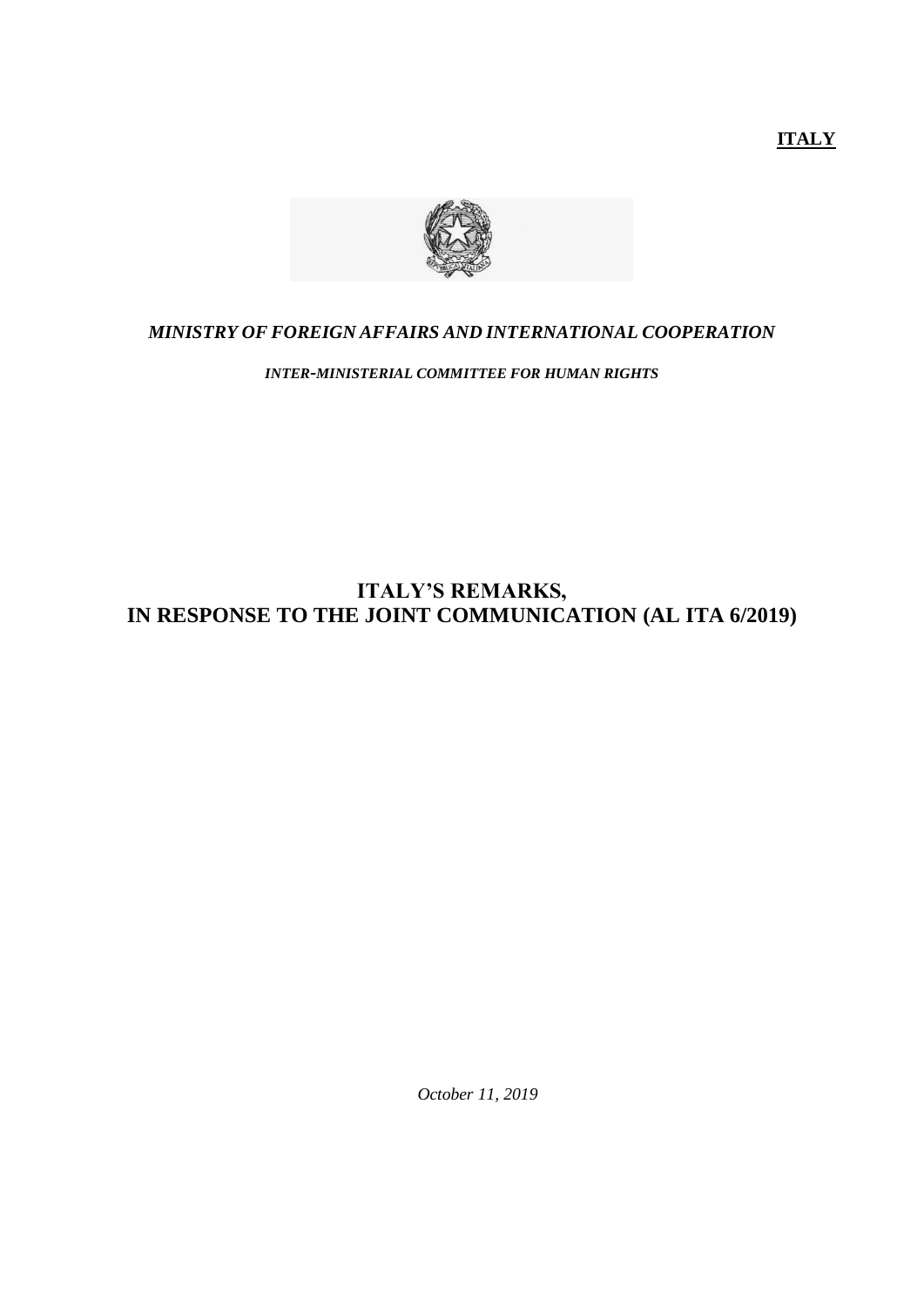## **ITALY'S REMARKS**

Further to letter, dated July 12, 2019 (AL ITA6/2019), sent by five UN Special Procedures (Special Rapporteur on the situation of human rights defenders; Special Rapporteur on the independence of judges and lawyers; Independent Expert on human rights and international solidarity; Special Rapporteur on the human rights of migrants; and Special Rapporteur on violence against women, its causes and consequences), Italian Authorities are in a position to provide the following remarks:

#### **Introductory remarks**

1. The Italian (rigid) Constitution determines the political framework for action and organization of the State. The fundamental elements or structural principles of the constitutional law governing the organization of the State are as follows: Democracy, as laid down in Article 1; the so-called *personalistic* principle, as laid down in Article 2, which guarantees the full and effective respect for human rights; the pluralist principle, within the framework of the value of democracy (Articles 2 and 5); the importance of work, as a central value of the Italian community (Articles 1 and 4); the principle of solidarity (Article 2); the principle of equality, as laid down in Article 3 (it is also the fundamental criterion applied in the judiciary system when bringing in a verdict); the principles of unity and territorial integrity (Article 5); and, above all, the relevant principles, including the social state, the rule of law and the respect for human rights and fundamental freedoms, such as freedom of correspondence, freedom of movement, freedom of religion or belief, and freedom of opinion and expression.

2. The Italian legal system aims at ensuring an effective framework of guarantees, to fully and extensively protect the fundamental rights of the individual. Indeed, we rely on a solid framework of rules, primarily of a constitutional nature, by which the respect for human rights is one of the main pillars.

3. The basic rule guiding modern democracies in the protection of human rights is the effective implementation of the principles of equality and non-discrimination. It is, indeed, one of the main pillars of our constitutional code, upon which the domestic legislative system is based: *"All citizens have equal social status and are equal before the law, regardless of sex, race, language, religion, political opinion, and personal or social conditions. It is the duty of the republic to remove all economic and social obstacles that, by limiting the freedom and equality of citizens, prevent full individual development and the participation of all workers in the political, economic, and social organization of the country* (Article 3)".

### **Turning to the issues at stake**

4. The Common Core Document of Italy forming part of reports to Treaty Bodies (UN Doc. HRI/CORE/ITA/2016, dated July 25, 2016) provides a comprehensive overview on the domestic system, including safeguards and guarantees (as a way of examples, please kindly refer to paras.74 - 75, 102 -120, 187-191, 256-258).

5. As for the questions put forward concerning judicial-related developments, it should be considered that relevant proceedings are currently on-going, and no information can be thus provided in this respect, at present.